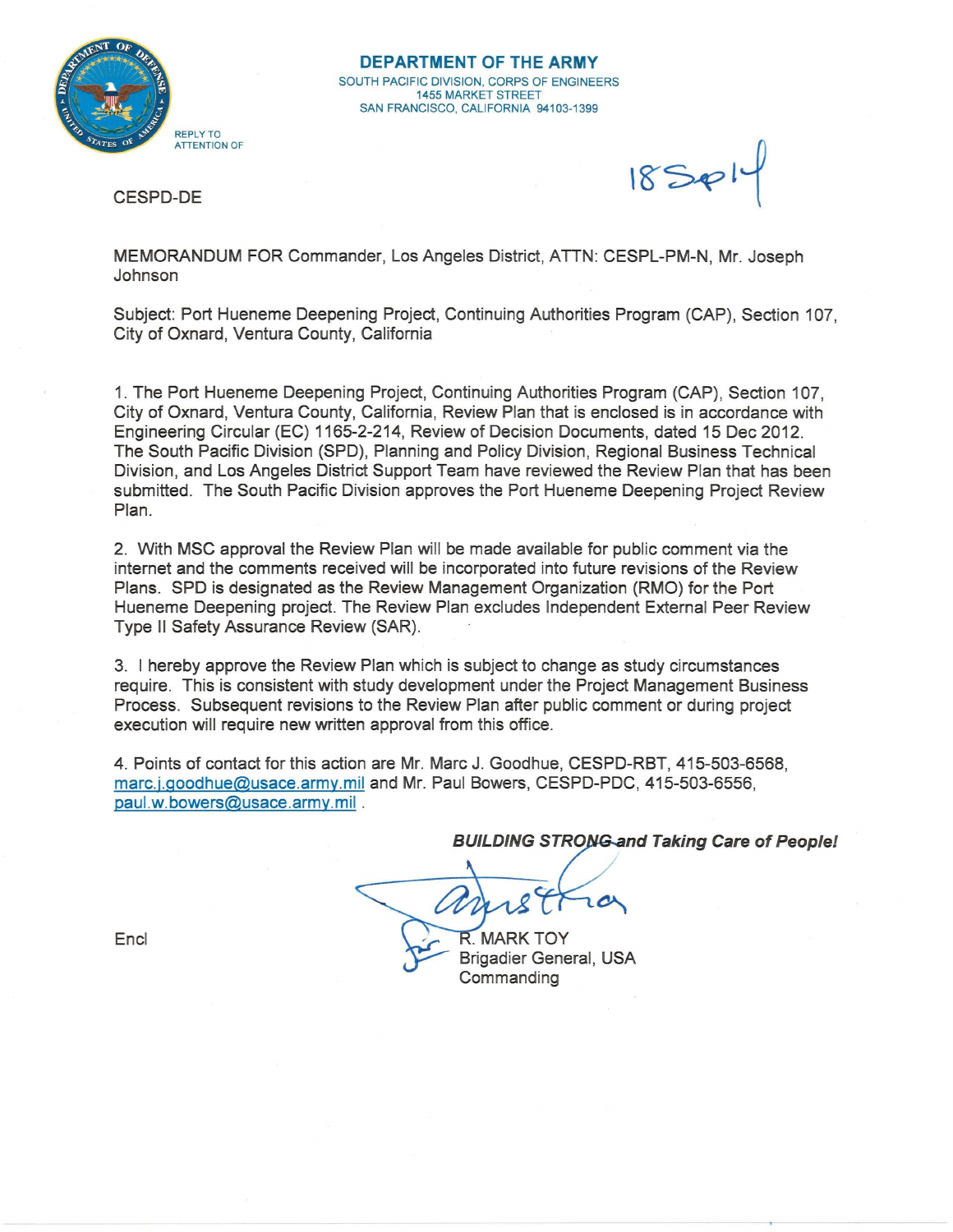# **Review Plan**

## Port Hueneme Deepening Project

City of Oxnard, Ventura County, California

for

Plans & Specifications

Revised – 8 August 2014



 **U.S. ARMY CORPS of ENGINEERS** Los Angeles District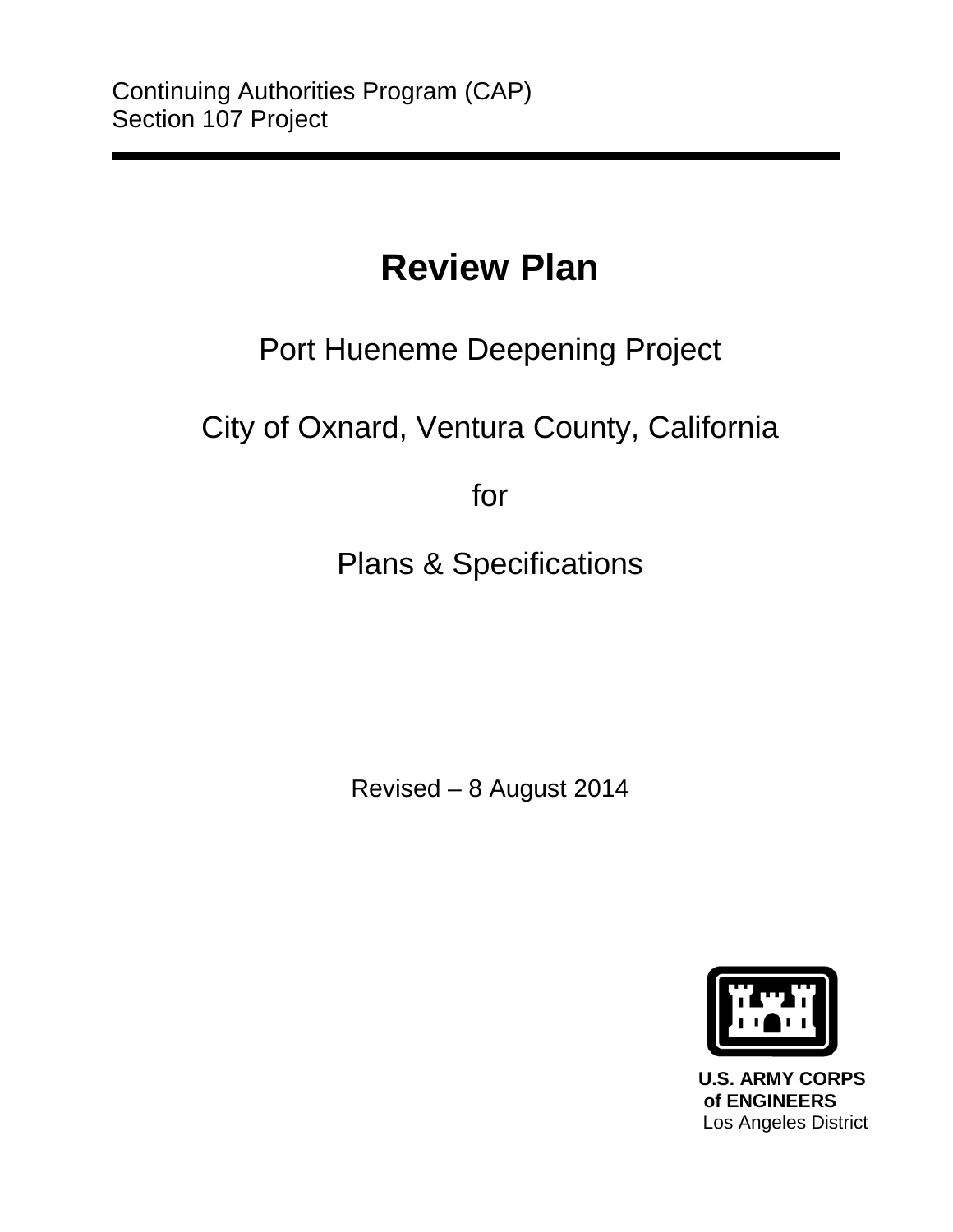## **REVIEW PLAN for Plans & Specifications**

Port Hueneme Deepening Project – CAP Section 107, Ventura County, California

## **Table of Contents**

- 1. Purpose
- 2. References
- 3. Project Information
- 4. Design Considerations
- 5. Review Process
- 6. Type II Independent External Peer Review (Safety Assurance Review)
- 7. Documentation
- 8. Project Delivery Team Leads
- 9. ATR Team
- 10. Review Plan Points of Contact
- Appendix A Project Delivery Team
- Appendix B Sample Statement of Technical Review for Plans & Specs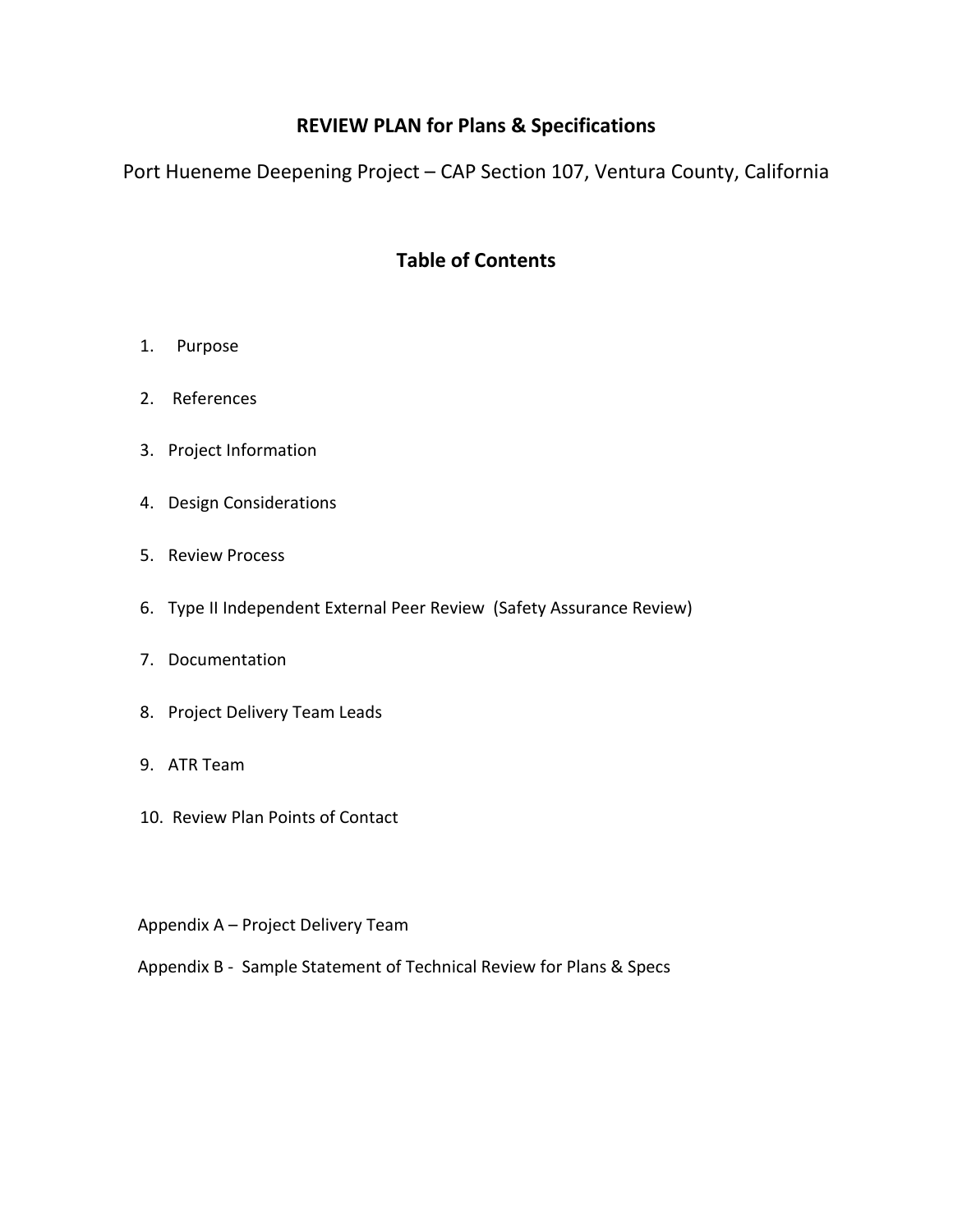#### **1.0 Purpose**

The purpose of this Review Plan is to outline the review processes that will be executed for the plans & specifications for the Port Hueneme Deepening Project, CAP Section 107 Feasibility Study, Oxnard, CA.

#### **2.0 References**

- (1) EC 1165-2-214, Civil Works Review Policy, 15 December 2012
- (2) ER 1110-2-1150, Engineering and Design for Civil Works Projects, 31 Aug 1999
- (3) ER 1110-1-12, Quality Management, 30 Sep 2006
- (4) ER 1110-1-8159, Engineering and Design, DrChecks, 10 May 2001

#### **3.0 Project Information**

This project is authorized under the Continuing Authorities Program (CAP) Section 107, Navigation Improvements. The project is located at Port Hueneme Harbor, located in Oxnard, CA in Ventura County. Port Hueneme Harbor is a deep-draft commercial and military harbor that was initially constructed in 1939 by the Oxnard Harbor District. The U.S. Navy acquired the entire facility by condemnation in 1942. In 1947, the Navy leased the original wharf and some contiguous land area to the Oxnard Harbor District for commercial use. Approximately half of the harbor is utilized by the Oxnard Harbor District, and half by the U.S. Navy.

The existing navigation features are comprised of a -40 ft MLLW Approach Channel, -36 ft Entrance Channel, and -35 ft Central Basin. The project will deepen the channels to -43 ft MLLW for the Approach Channel, and -40 ft MLLW for both the Entrance Channel and Central Basin. There is a total dredge quantity of 325,000 cubic yards, with all of it clean material that will be placed on nearby Hueneme Beach. The purpose of the project is to allow commercial shipping to access the harbor at deeper drafts.

The horizontal distance of the limits of the federal channel to existing infrastructure ranges from 35 feet to 80 feet. Slope stability analysis was performed and results determined that a dredge cut 1V to 3H slope was stable to the limits. Wharves adjacent to berths are anticipated to be deepened in addition to the federal channel, to maintain overall proposed channel deepening berths. The dredging of these areas is within the buffer zone outside of the federal channel limits, and is the responsibility of the local sponsor. The local sponsor areas to be dredged will require modification of the wharf structures to accommodate the deepening.

Maintenance dredging is performed at Port Hueneme on a regular cycle of once every 6 years, utilizing a hydraulic cutter-head/ pipeline dredge operation, with placement of dredge material at the adjacent Hueneme Beach. The ocean exposed work at the approach channel is conducted during times of favorable sea conditions, and work is conducted in the protected portion of the harbor when sea conditions at the approach cause a potential hazard. The deepening project will be similar to the maintenance dredging work.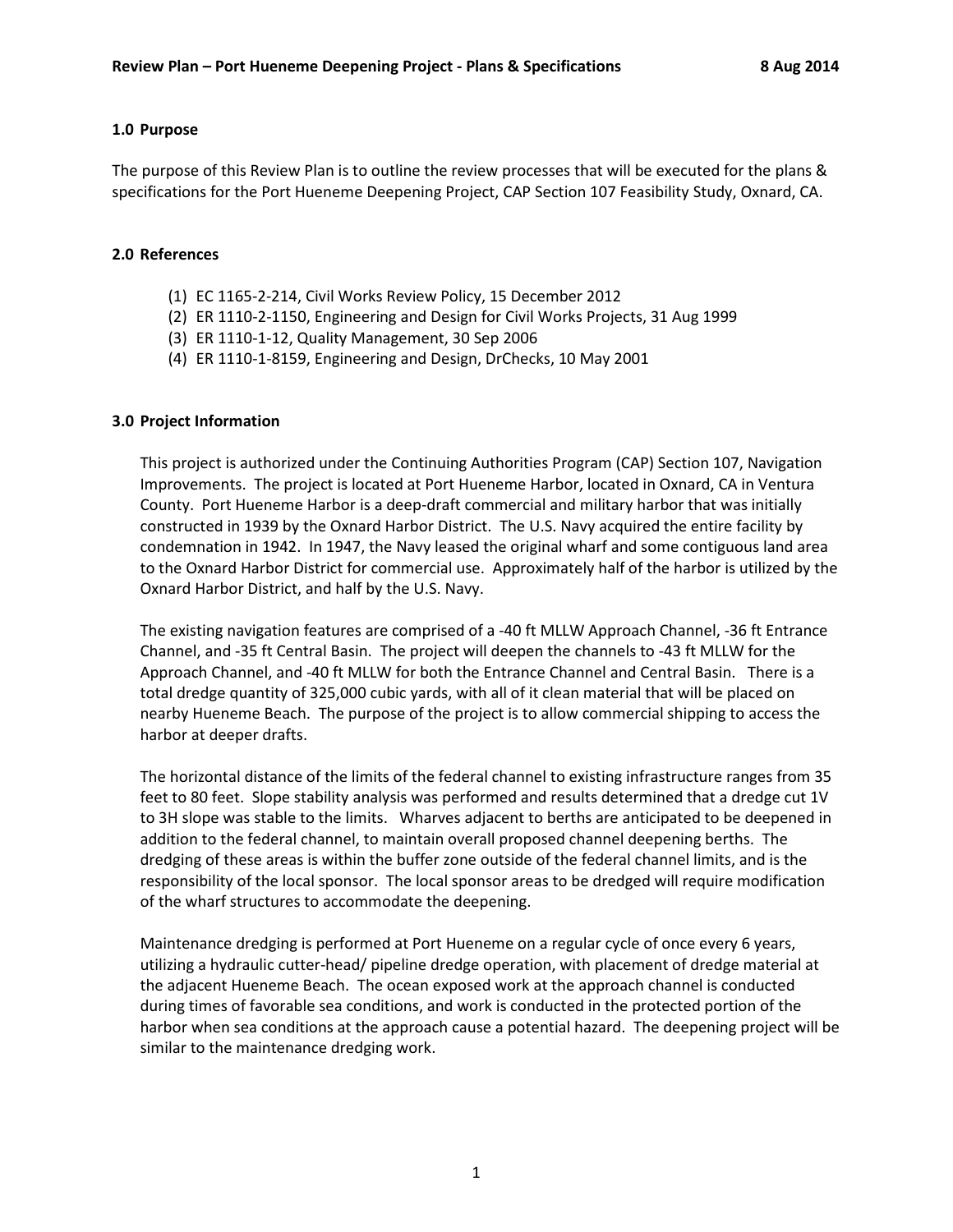#### **4.0 Design Considerations**

#### *4.1 Design Criteria*

Design Criteria is based on standard engineering practice and applicable engineering regulations, criteria, guides, memoranda, policies, and procedures.

#### *4.2 Design Complexity*

The project includes proposed construction features for which the engineering analyses and design is considered non-complex. These features include dredging and installation of revetment.

#### *4.3 Construction Complexity*

Construction of the project components is considered non-complex, and is comprised of dredging and rock work.

#### *4.4 Special Considerations*

The deepening of the channels will need to avoid undermining of the revetted slopes. Construction of the project components is considered non-complex, and is comprised of dredging and rock work.

#### *4.5 Model certifications / acceptance*

For slope stability analysis, model SLOPE/W2012 will be utilized.

#### **5.0 Review Process**

The review process will consist of multiple standard reviews of all work products. The work products for this phase include the final plans & specifications, and any environmental compliance or documentation. The reviews to be conducted include a discipline quality check of each design discipline prior to District Quality Control (DQC). Review information and processes are summarized below:

#### *5.1 Review Management Organization (RMO)*

The South Pacific Division (SPD) is designated as the RMO for the Port Hueneme Deepening project.

#### *5.2 Design Review and Checking System (DrChecks)*

The DQC, ATR, BCOE, and Sponsor review teams will document all comments and recommendations in the DrChecks module in ProjNet in accordance with ER 1110-1-8159. Comments will be written to give a clear statement of the concern, basis of concern, and actions necessary to resolve the concern. Comments should cite appropriate references (ER, design memorandums, etc.). The PDT will evaluate and respond to each comment in DrChecks. Responses will clearly state concurrence or non-concurrence with the comment. Non-concurrence will include an explanation or a proposed alternative action to address the concern. Concurrence will include what corrective action will be taken, when, and where it will be done (plan sheet #, specifications section #, etc.). Al comments shall be resolved and back-checked in the DrChecks project record prior to the corresponding review certification.

#### *5.3 Issue Resolution*

If issues cannot be resolved between the PDT team members and the reviewer counterpart, then the ATR lead shall resolve the issue. If this is not doable, then the issue will be raised to the next level of management for both the PDT discipline and the review team discipline, and if necessary to the MSC or HQUSACE.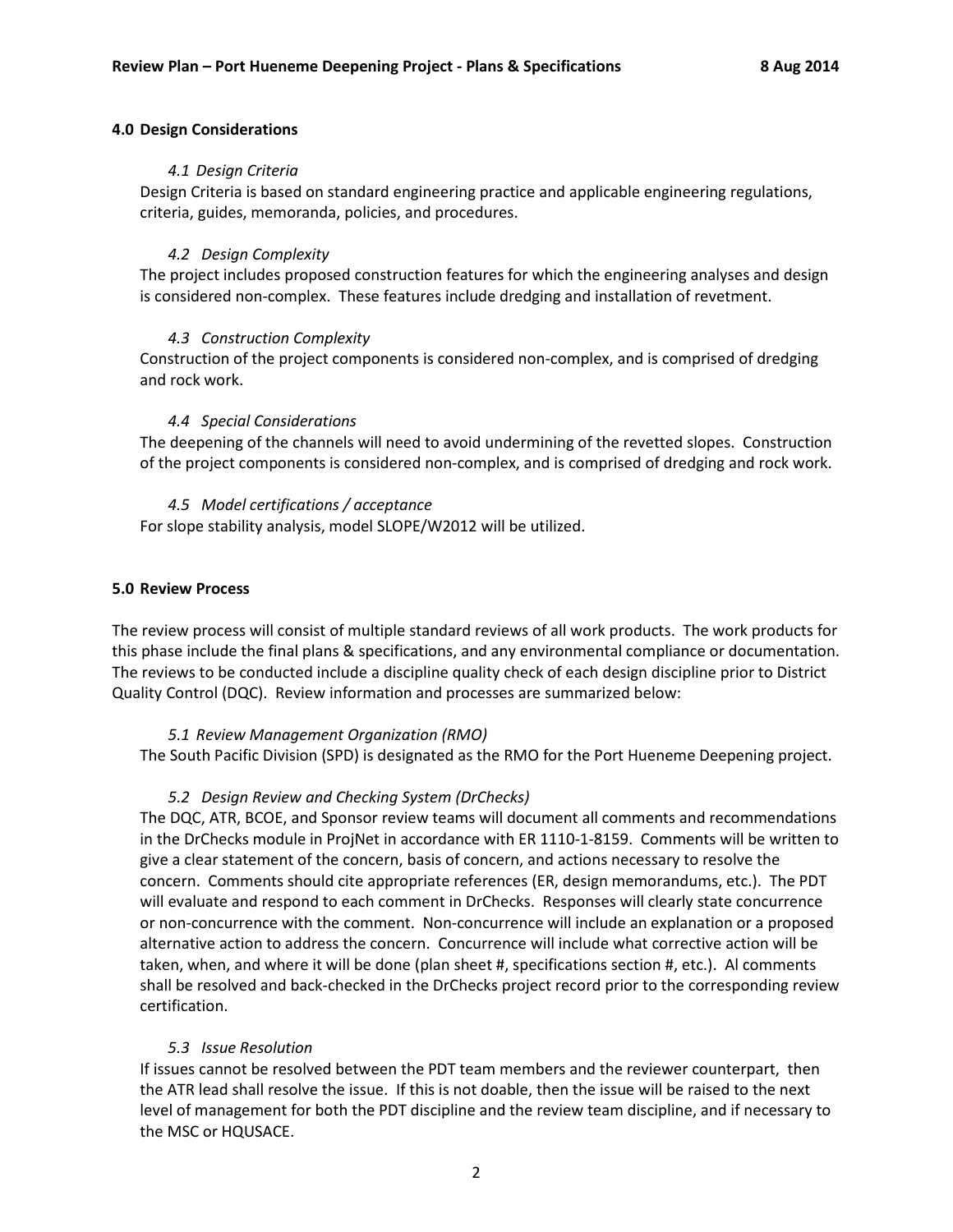#### *5.4 District Quality Control (DQC)*

The District Quality Control (DQC) is conducted to include a comprehensive evaluation of correct application of methods, validity of assumptions, adequacy of basic data, completeness of documentation, compliance with guidance and standards, biddability, constructability, operability, and environmental considerations.

The DQC comments shall be provided in DrChecks in accordance with paragraph 5.2 above. The DQC team members, upon review of the revised final work products, shall complete the Statement of DQC Certification.

The DQC team members shall include district staff members not directly involved in the design; Section and/or Branch Chiefs; and/or their representative staff member to ensure consistency and effective coordination across all disciplines, and to assure overall coherence and integrity of the final products.

#### *5.5 Agency Technical Review (ATR)*

#### *5.5.1 Process*

Agency Technical Review (ATR) is undertaken to "ensure the quality and credibility of the government's scientific information" is in accordance with EC 1165-2-214 and ER 1110-1-12. An ATR will be performed on the Plans & Specifications.

ATR will be conducted by individuals and organizations that are external to the Los Angeles District. The ATR Team leader is a Corps of Engineers employee from outside the South Pacific Division (SPD). The ATR Team required disciplines and experience are described below.

ATR comments are documented in the DrChecks review documentation database. DrChecks is a module within the ProjNet suite of tools.

At the conclusion of the ATR effort, the ATR team will prepare a Review Report summarizing the review. This Review Report will be considered an integral part of the ATR documentation and shall:

- Identify the document(s) reviewed and the purpose of the review;
- Disclose the names of the reviewers, their organization, their position, and relevant expertise;
- Include the charge to the reviewer;
- Describe the nature of their review and their findings and conclusions;
- Identify and summarize each unresolved issues (if any); and
- Include a verbatim copy of each reviewer's comments, or represent the views of the group as a whole, including any disparate and dissenting views.

The ATR team, upon review of the revised final work products, shall complete the Statement of ATR Certification.

#### *5.5.2 ATR Team members and Responsibilities*

As stipulated in ER 1110-1-12, ATR members will be sought from the following sources: regional technical specialists (RTS) ; appointed subject matter experts (SME) from other districts; senior level experts from other districts; Center of Expertise staff; experts from other USACE commands; contractors; academic or other technical experts; or a combination of the above. All Engineering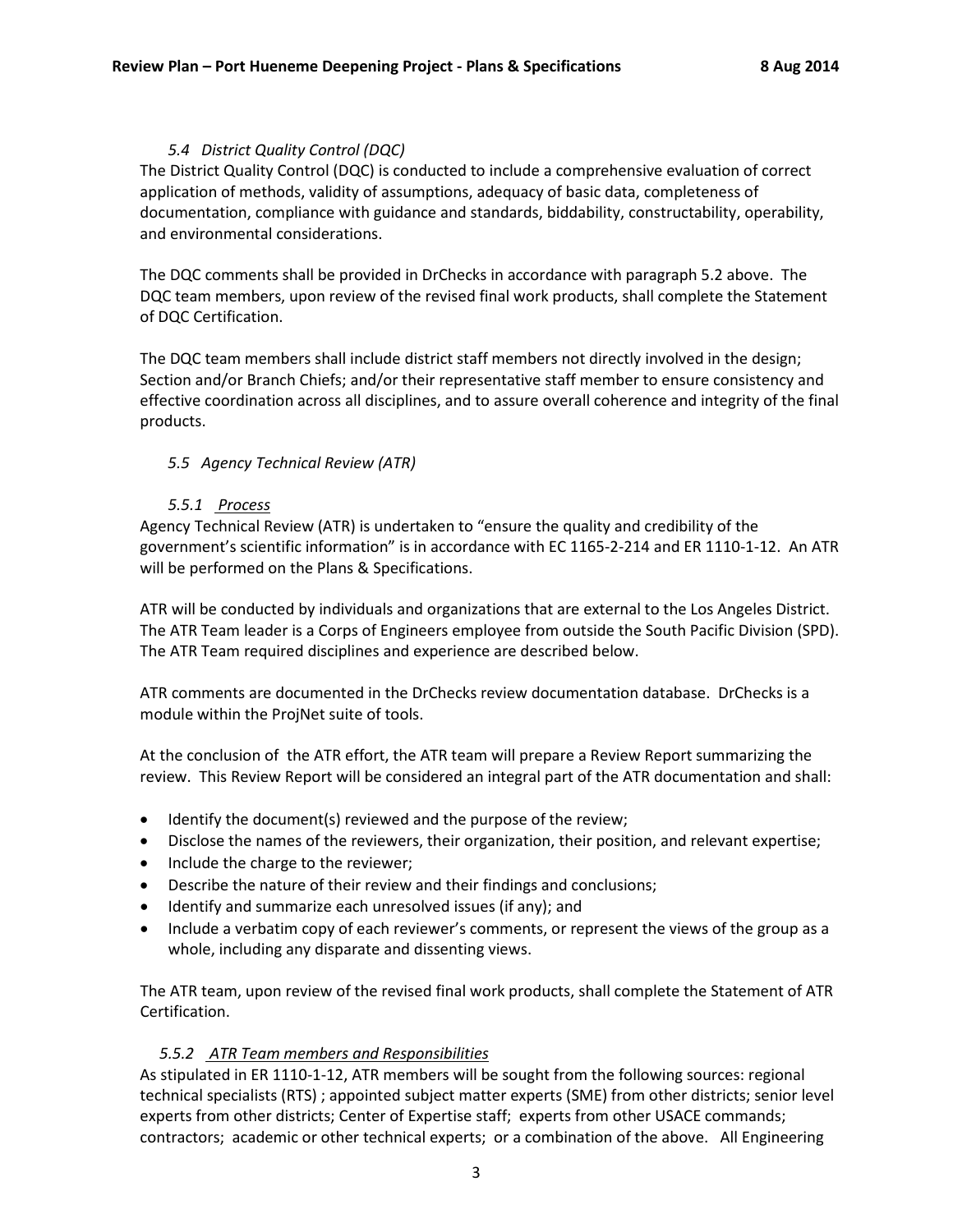and Construction ATR reviewers shall be certified in the Corps of Engineers Review Certification and Access Program (CERCAP). The ATR Team will be comprised of the following disciplines; knowledge, skills and abilities; and experience levels:

*5.5.2.1 Coastal Engineering. The team member should be a technical expert in coastal engineering and have at least 12 years experience in dredging and deepening projects.* 

*5.5.2.2 Geotechnical Engineering. The team member should be a registered professional with experience with harbor deepening projects and slope revetment design, analysis and construction.*

*5.5.2.3 NEPA Compliance. The team member should have experience in NEPA compliance activities and preparation of Environmental Assessments and writing of specification section "Environmental Protection" for navigation projects.* 

*5.5.2.4 ATR Team Leader. The ATR team Leader should have experience with harbor deepening projects. The ATR Team Lead may be a co-duty to one of the above review disciplines.* 

*5.6 Biddability, Constructability, Operability, and Environmental Review* Biddability, Constructability, Operability, and Environmental (BCOE) Review are conducted to ensure that:

- contract documents can be understood, bid, administered, and executed;
- the designed project can be built with ease;
- the project can be operated and maintained with ease; and
- the air, water, land, animals, plants and other natural resources are protected from the effects of the construction and operation of the project.

#### *5.6.1 Process*

The BCOE team members will review the work products for biddability, constructability, operability, and environmental in accordance with ER 415-1-11. All comments and responses shall be stated and provided in DrChecks in accordance with paragraph 5.2 above. The BCOE team, upon review of the revised final work products, shall complete the Statement of BCOE Certification.

#### *5.7 Customer Review*

A customer review will be conducted to ensure the customer's expectations as agreed upon for the project are met. The customer review will take place concurrently with the ATR.

#### *5.7.1 Process*

The Sponsor review team members will review the work products. All comments and responses shall be stated and provided in DrChecks in accordance with paragraph 5.2 above.

#### *5.8 Cost Engineering*

DQC will be performed on cost engineering products.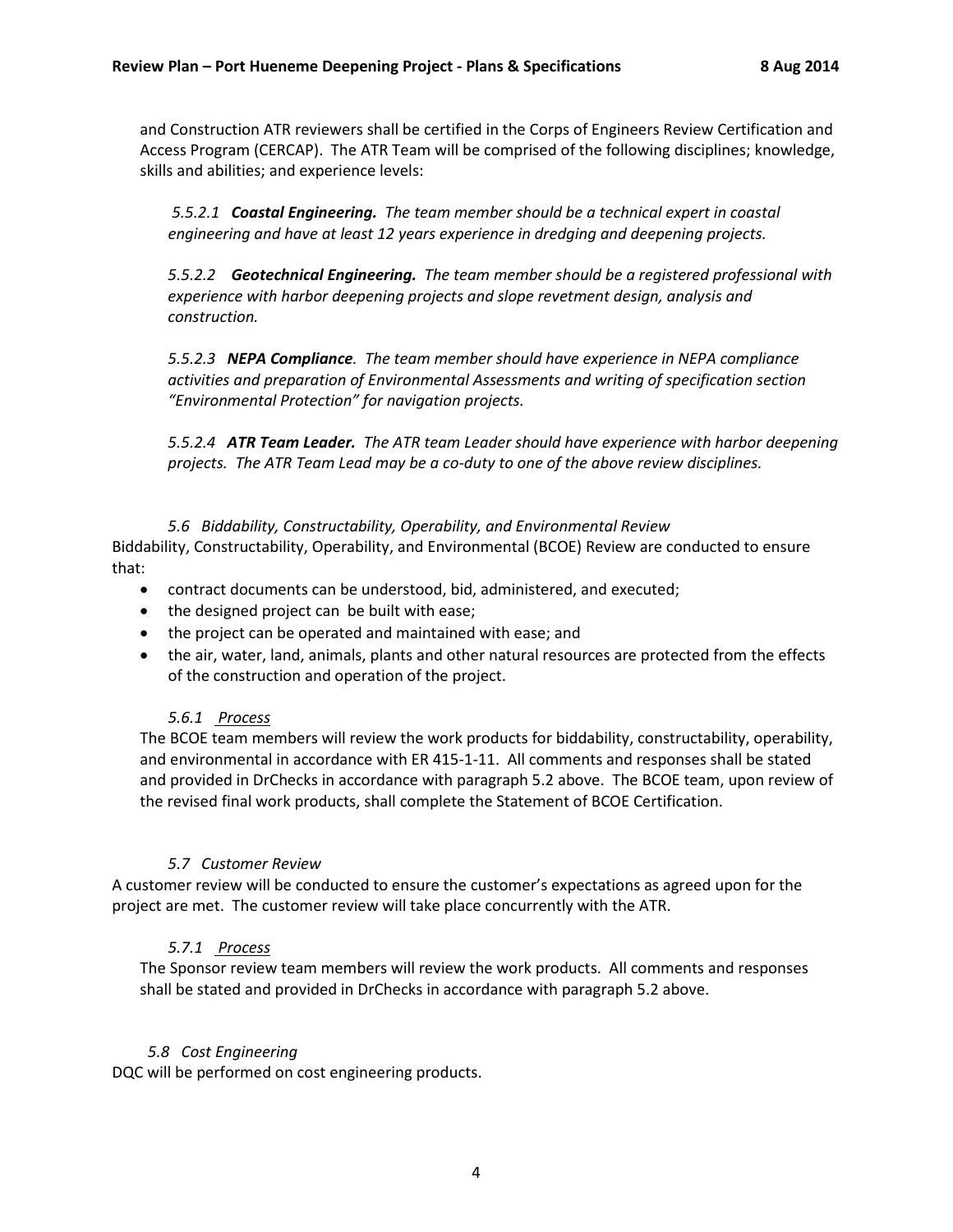#### **6.0. TYPE II INDEPENDENT EXTERNAL PEER REVIEW (Safety Assurance Review)**

a. Life Safety. A Type II IEPR (SAR) shall be conducted on design and construction activities for any project where potential hazards pose a significant threat to human life (public safety); the Federal action is justified by life safety; or the failure of the project would pose a significant threat to human life. This applies to new projects and to the major repair, rehabilitation, replacement, or modification of existing facilities. Any project where the Federal action would pose a significant threat to human life (public safety) requires a Type II review.

External panels will review the design and construction activities prior to initiation of physical construction and periodically thereafter until construction activities are completed. The review shall be on a regular schedule sufficient to inform the Chief of Engineering on the adequacy, appropriateness, and acceptability of the design and construction activities for the purpose of assuring that good science, sound engineering, and public health, safety, and welfare.

There are a few cases where the project is minor and the threat to human life is not significant. For example, a channel modification which has no structural alternatives and involves a low frequency event may not pose a significant threat to human life.

The District Chief of Engineering, as the Engineer in Responsible Charge, needs to assess whether the threat is significant and document that in the Review Plan. A recommendation to not conduct a SAR shall (like any Review Plan recommendation) have the endorsement of the RMO prior to approval of the Review Plan.

When a Type II review is included in the project's approved Review Plan, the District Chief of Engineering, as the Engineer-In-Responsible-Charge, is responsible for ensuring the Type II review is conducted in accordance with this Circular, and will fully coordinate with the Chief of Construction, the Chief of Operations, and the project manager through the Pre-Construction, Engineering and Design (PED) and construction phases.

b. Other Factors. Other factors to consider for conducting a Type II IEPR (Safety Assurance Review) of a project or components of a project are:

(1) The project involves the use of innovative materials or techniques where the engineering is based on novel methods, presents complex challenges for interpretations, contains precedentsetting methods or models, or presents conclusions that are likely to change prevailing practices;

(2) The project design requires redundancy, resiliency, and robustness.

(a) Redundancy. Redundancy is the duplication of critical components of a system with the intention of increasing reliability of the system, usually in the case of a backup or fail-safe.

(b) Resiliency. Resiliency is the ability to avoid, minimize, withstand, and recover from the effects of adversity, whether natural or manmade, under all circumstances of use.

(c) Robustness. Robustness is the ability of a system to continue to operate correctly across a wide range of operational conditions (the wider the range of conditions, the more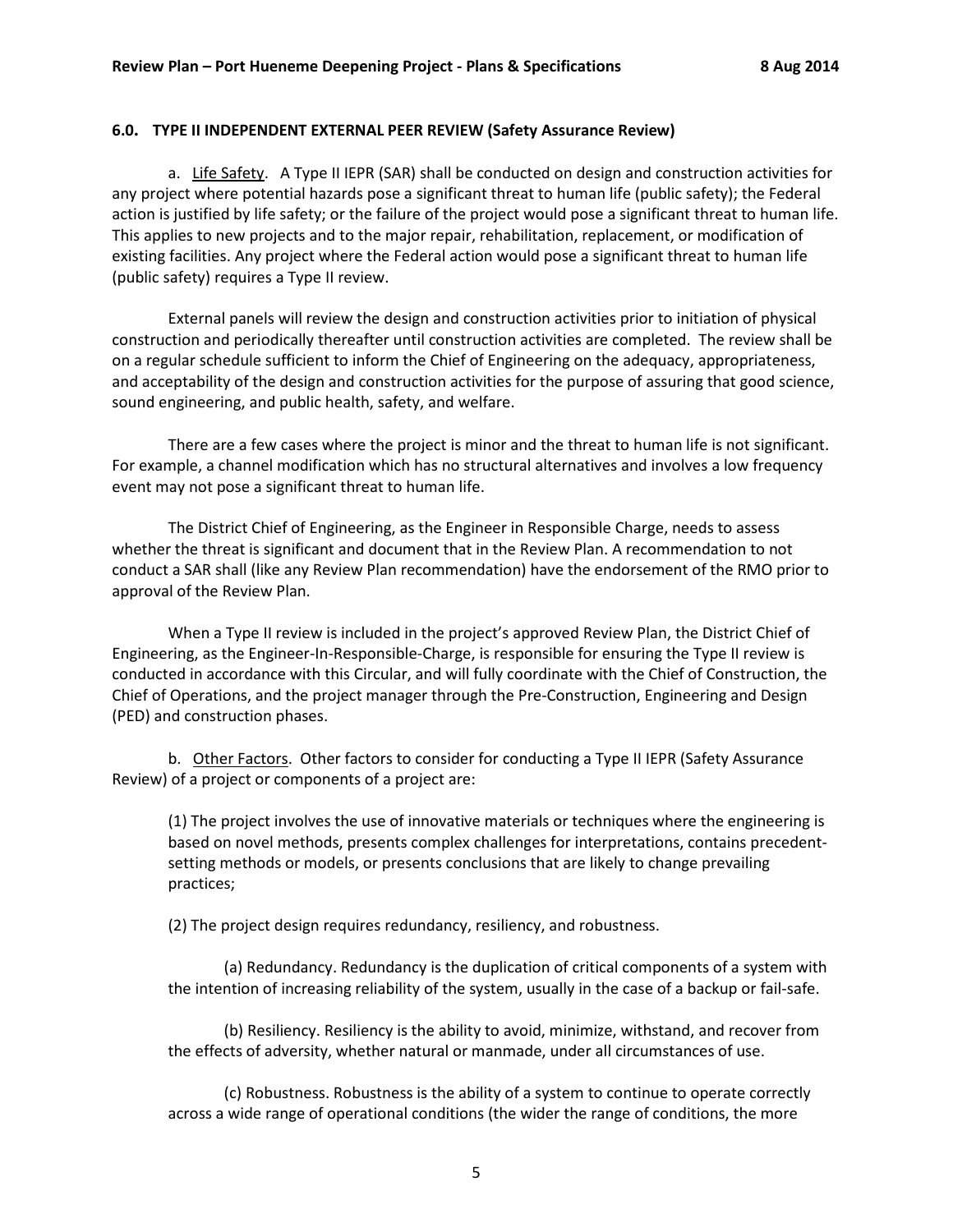robust the system), with minimal damage, alteration or loss of functionality, and to fail gracefully outside of that range.

(3) The project has unique construction sequencing or a reduced or overlapping design construction schedule; for example, significant project features accomplished using the Design-Build or Early Contractor Involvement (ECI) delivery systems.

c. Chief of Engineering Life Safety Assessment. The Los Angeles District Chief of Engineering has determined that there is no significant threat to human life associated with the project. The navigation improvement project at Port Hueneme has no effect on the areas coastal storm damage risk, does not increase vessel traffic or create hazards to navigation, and does not include any feature that would change the risk to human life. Other factors considered:

(1) The Port Hueneme Project involves deepening of existing channels by 3 to 5 feet, with placement of clean sand dredge materials on the nearby Hueneme Beach. It does not use innovative materials or techniques where engineering is based on novel methods, nor does it present complex challenges for interpretations, contain precedent-setting methods or models, or present conclusions that are likely to change prevailing practices;

(2) The project design does not require redundancy, resiliency, or robustness. Once completed, the current maintenance dredging practice is expected to be sufficient for the improved navigation channel.

(3) The project has a routine construction sequence and does not involve overlapping design and construction schedules; or include features accomplished using the Design-Build or Early Contractor Involvement (ECI) delivery systems.

Therefore, a Type II IEPR, or Safety Assurance Review (SAR), will not be conducted on the design, plans and specification, and construction activities for the Port Hueneme Channel Deepening project.

#### **7.0 Documentation**

The engineering technical team leader (ETL) will maintain a file of quality control records for the project. Documents to be stored in the project quality control file will include, but not be limited to: Review Plan, annotated DrChecks comments for all reviews, and review certifications. In addition, each PDT member is responsible for keeping adequate records of all design decisions, calculations, and process. Records should include applicable e-mails, meeting notes, telephone notes, and design notes.

#### **8.0 Project Delivery Team Leads**

See Appendix A for the list of Project Delivery Team members.

#### **9.0 ATR Team**

The ATR Team will be comprised of Honolulu District (POH) personnel. ATR Team Lead: Tom Smith (POH-EC-T) 808-835-4141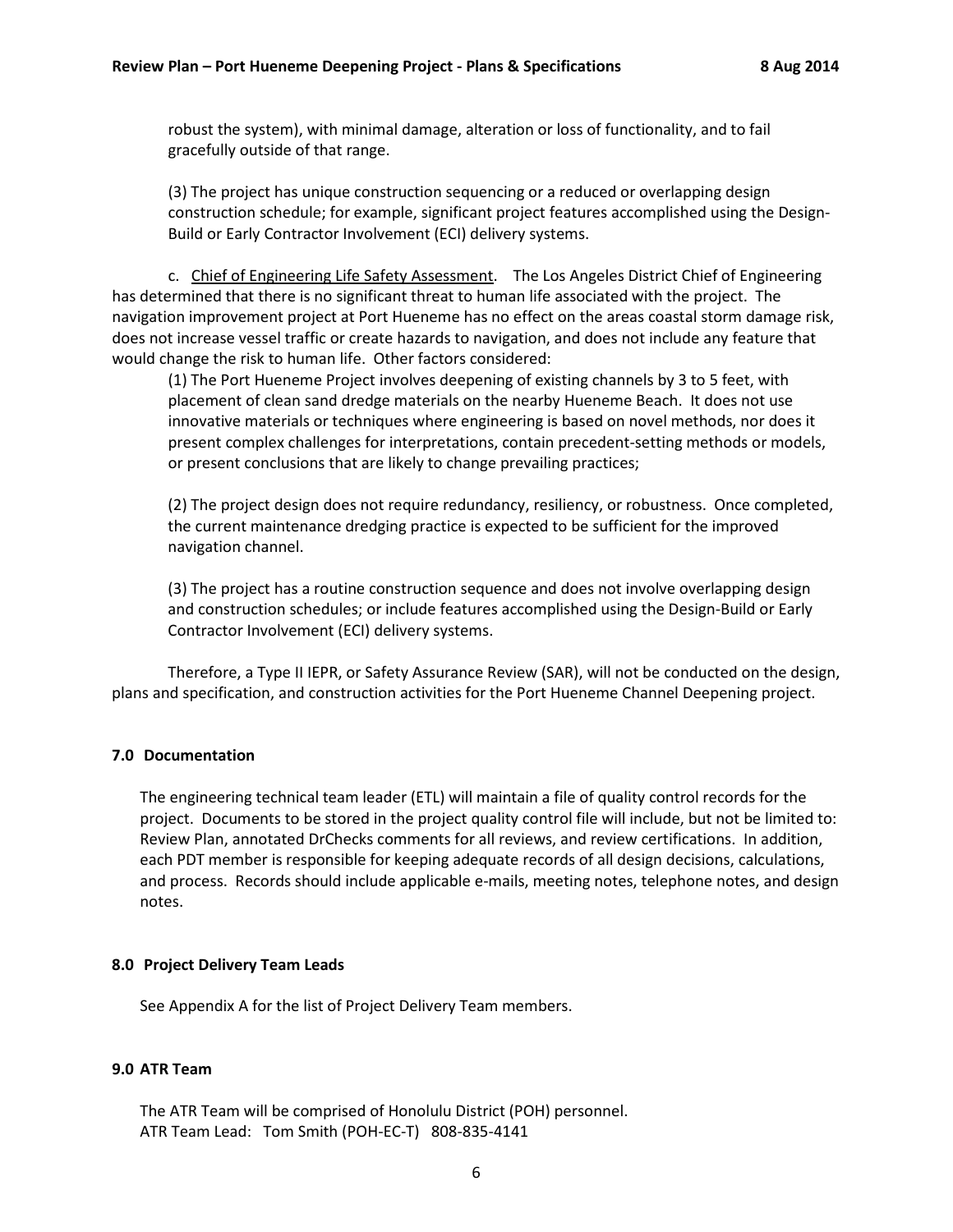### **10.0 Review Plan Points of Contact**

| Project Manager (PM)             | Joe Johnson (213) 452-3829<br>joseph.a.johnson@usace.army.mil |
|----------------------------------|---------------------------------------------------------------|
| Engineering Technical Lead (ETL) | Joe Ryan (213) 452-3679<br>joseph.a.ryan@usace.army.mil       |
| South Pacific Division (SPD)     | Paul Bowers (415) 503-6556<br>paul.w.bowers@usace.army.mil    |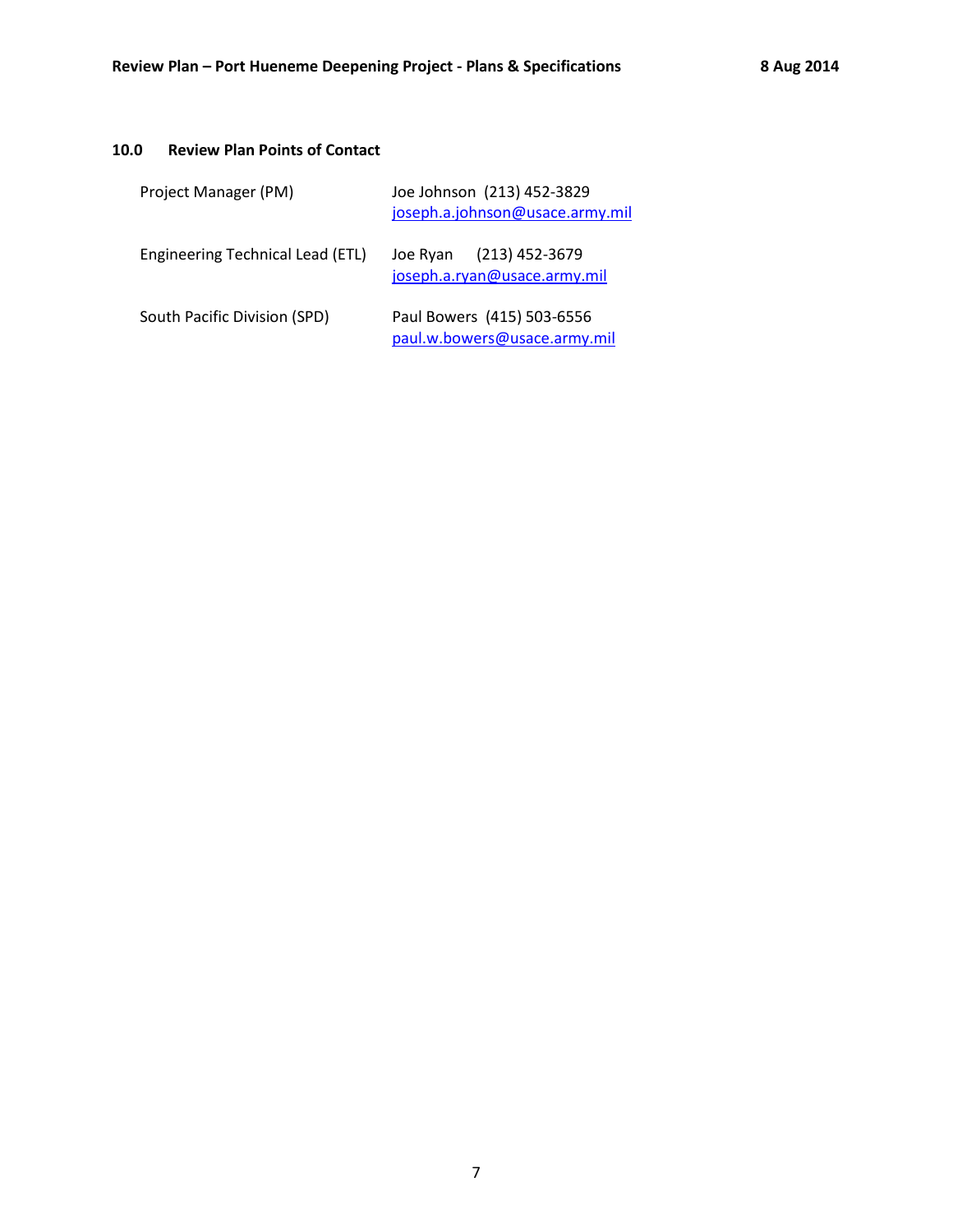**Appendix A**

**Members of the Project Delivery Team**